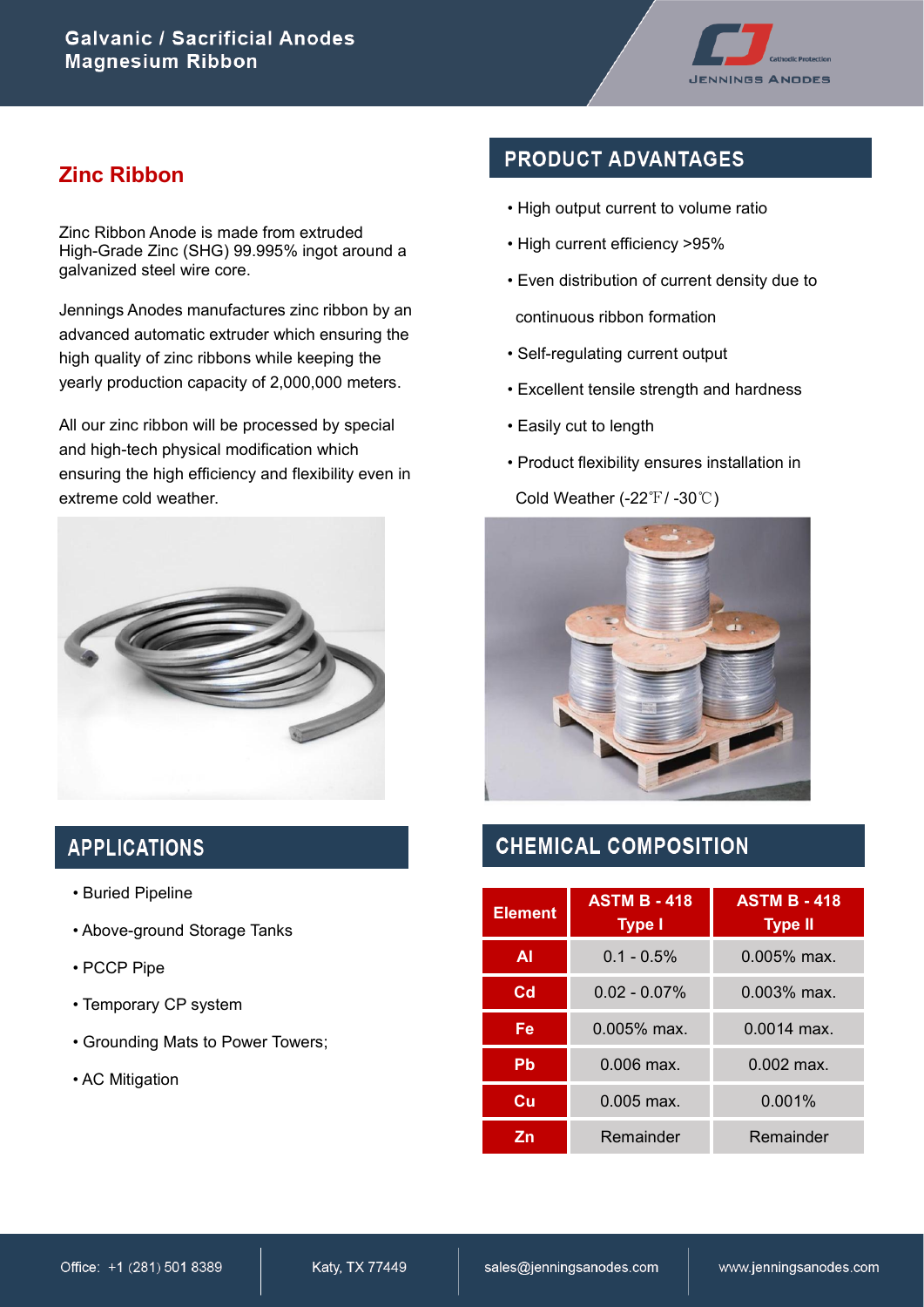

| <b>ELECTROCHEMICAL PROPERTIES</b> |                                              |                                              |                                       |                            |                                     |
|-----------------------------------|----------------------------------------------|----------------------------------------------|---------------------------------------|----------------------------|-------------------------------------|
| <b>Alloy Standard</b>             | <b>Open Circuit</b><br><b>Potential (-V)</b> | <b>Close Circuit</b><br><b>Potential(-V)</b> | <b>Current</b><br><b>Capacity</b>     | <b>Consumption</b><br>Rate | <b>Current</b><br><b>Efficiency</b> |
| ASTM-B418<br>Type I               | 1.05 Min.                                    | 1.00 Min.                                    | 354A <sub>h</sub> /lbs<br>(780A.h/kg) | 24.8lbs/amp.yr             | 95%                                 |
| ASTM-B418<br>Type II              | 1.10 Min.                                    | $1.05$ Min.                                  | 335A <sub>h</sub> /I<br>(740.h/kg)    | 26.2lbs/amp.yr             | 90%                                 |

# **SPECIFICATION**

| <b>Anode Model</b>                          | JA - ZR - Super           | JA - ZR - Plus                    | JA - ZR - Standard                | JA - ZR - Small                  |
|---------------------------------------------|---------------------------|-----------------------------------|-----------------------------------|----------------------------------|
|                                             | $1" \times 1 - 1/4"$      | $5/8" \times 7/8"$                | $1/2" \times 9/16"$               | 11/32" × 13/32"                  |
| <b>Cross Section</b>                        | $(25.40 \times 31.75$ mm) | $(15.88 \times 22.22 \text{ mm})$ | $(12.70 \times 14.82 \text{ mm})$ | $(8.73 \times 10.32 \text{ mm})$ |
| <b>Unit Weight</b>                          | 2.4lbs/ft.                | 1.20lbs/ft.                       | $0.60$ lbs/ft.                    | $0.25$ lbs/ft.                   |
|                                             | (3.570kg/m)               | (1.785kg/m)                       | (0.893kg/m)                       | (0.372kg/m)                      |
| Dia. of                                     | 0.185"                    | 0.135"                            | 0.130"                            | 0.115"                           |
| <b>Galvanized</b><br><b>Steel Wire Core</b> | (4.70mm)                  | (3.43mm)                          | (3.30mm)                          | (2.92mm)                         |
| <b>Standard Coil</b><br>Length              | 100ft. / 30.5m            | 200ft. / 61m                      | 500ft. / 152m                     | 1000ft. / 305m                   |

• All weights and dimensions are nominal and subject to variation in material compositions and our foundry tolerance.

• Other configurations are available upon special request.

#### **Ordering Information**

- Anode Model and Length
- Delivery Address